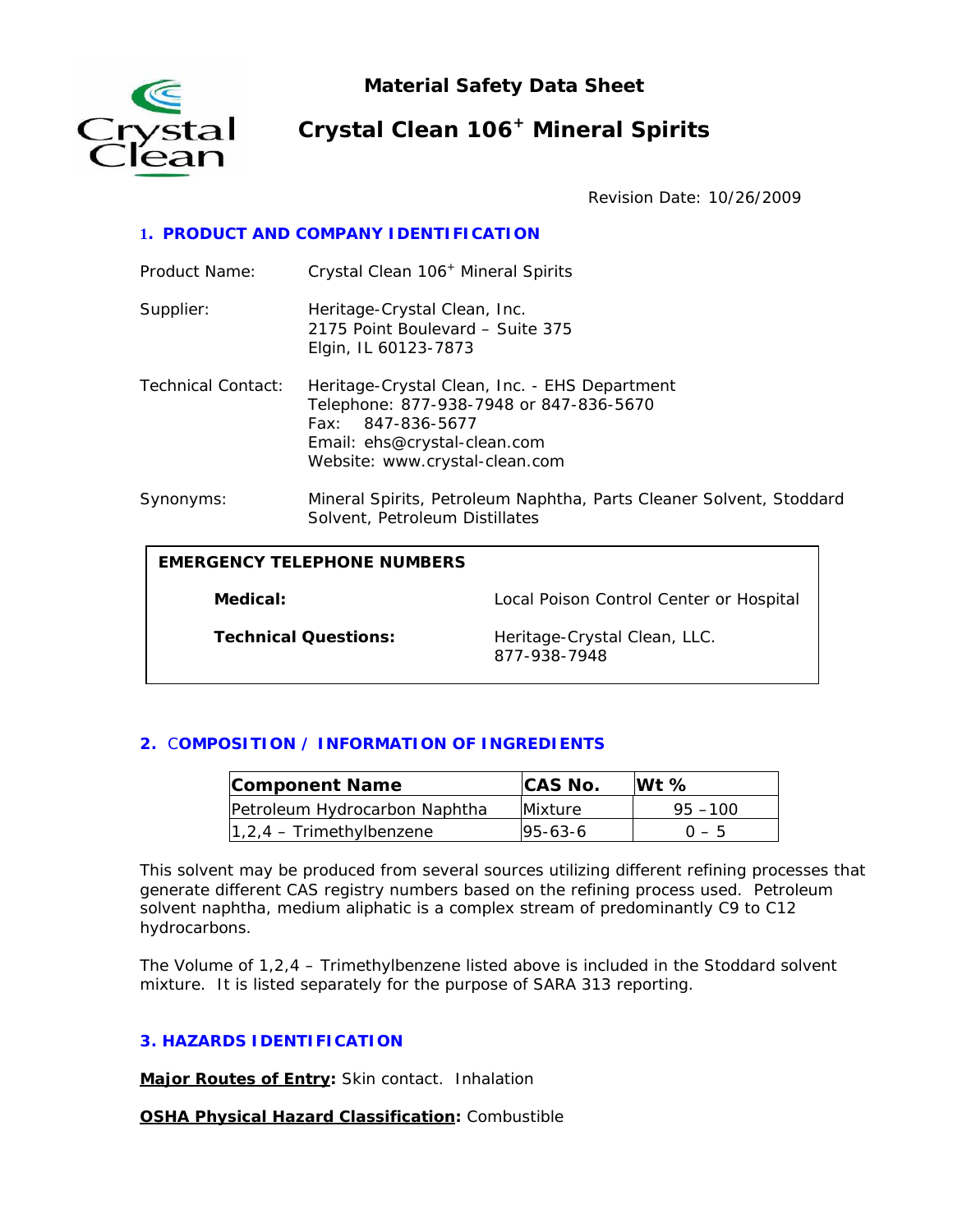# **Crystal Clean 106+ Mineral Spirits**

## **Potential Health Effects:**

**Inhalation:** Breathing of vapor or mist is possible and may be irritating to the respiratory system. Breathing small amounts of this material during normal handling is not likely to cause harmful effects. In applications where vapors (caused by high temperatures) or mists (caused by mixing) are created, breathing may cause a mild burning sensation in the nose, throat, and lungs.

**Eye Contact:** This material may cause temporary discomfort or irritation to the eyes. Symptoms may include stinging, tearing, redness, and swelling of the eyes.

**Skin:** This material can be moderately irritating to the skin causing burning sensations, redness, and/or itching. Though non-toxic, if absorbed through the skin, it may produce central nervous depression effects (See Inhalation hazards).

**Ingestion:** Swallowing small amounts of this material during normal handling is not likely to cause harmful effects. Swallowing large amounts may be harmful. Material may irritate mucous membranes of the mouth, throat, and esophagus. It can be readily absorbed by the stomach and intestinal tract. Symptoms include a burning sensation of the mouth and esophagus, nausea, vomiting, dizziness, staggering gait, drowsiness, loss of consciousness and delirium as well as central nervous system effects (See Inhalation hazards).

**Symptoms of Exposure:** Signs of central nervous system depression begin with headaches, dizziness, and apparent intoxication, through loss of consciousness.

**Aggravated Conditions:** Skin contact can aggravate existing dermatitis. Preexisting eye and respiratory disorders may also be aggravated by exposure to this product.

#### **NFPA Hazard Rating NPCA/HMIS Rating:**

- Health:  $1 =$  Slight  $1 =$  Slight  $1 =$  Slight
- Fire 2 = Moderate Fire 2 = Moderate
- Reactivity  $0 =$  Negligible  $1 -$  Reactivity  $0 =$  Negligible



| ealth |  |  |
|-------|--|--|
|       |  |  |

- 
- 
- 

- Protective Equipment C, X  $C =$  Safety goggles or glasses, gloves, synthetic apron

 $X =$  Consult supervisor for handling info.

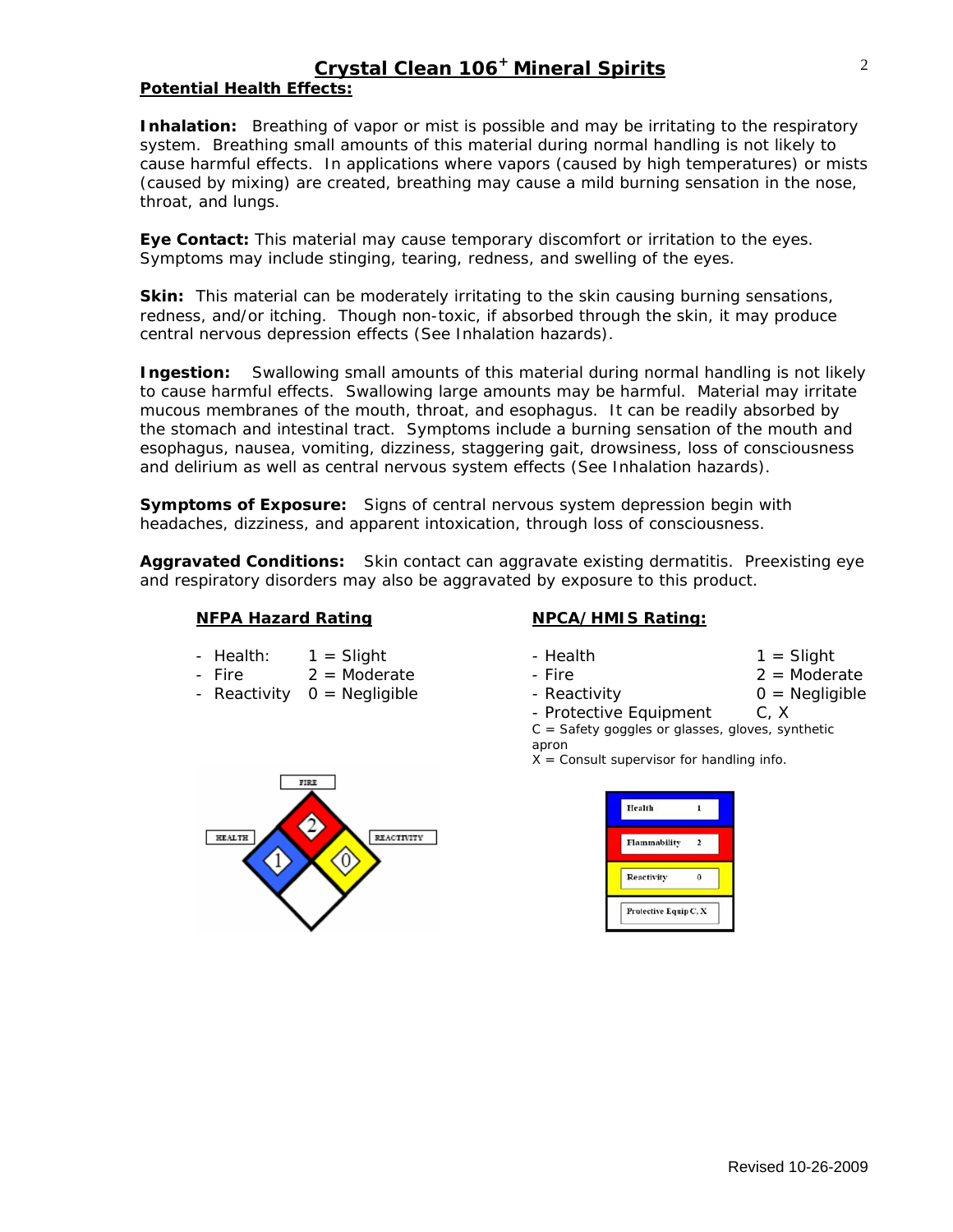#### **4. FIRST AID MEASURES**

**Inhalation:** If symptoms develop, move individual away from exposure and into fresh air. If symptoms persist, seek medical attention.

**Eyes:** Flush eyes gently with water for at least 15 minutes while holding eyelids apart. Seek immediate medical attention.

**Skin:** Remove contaminated clothing. Flush exposed area with large amounts of water. If skin is damaged, seek immediate medical attention. If skin is not damaged and symptoms persist, seek medical attention. Launder clothing before reuse.

**Ingestion:** DO NOT induce vomiting. Contact a physician, poison control, or a hospital emergency room immediately. Have victim rinse mouth with water to remove taste from mouth. If victim is coughing, choking, has shortness of breath or difficulty in breathing, transport to nearest medical facility for additional treatment.

**Note to Physician:** Inhalation overexposure can produce toxic effects. Monitor for respiratory distress. If coughing or difficult breathing develops, evaluate for upper respiratory tract inflammation, bronchitis, and pneumonitis. Vigorous antiinflammatory/steroid treatment may be required at first evidence of upper airway or pulmonary edema. Administer 100% humidified oxygen with assisted ventilation, as required.

### **5. FIRE FIGHTING MEASURES**

| Flash Point:            | $>$ 106 °F : $>$ 43 °C TCC                |
|-------------------------|-------------------------------------------|
| Auto-ignition Point:    | $440 - 540$ °F : 230 - 283 °C             |
| Explosive Limits:       | $0.5 - 0.8\%$ (lower) - $5 - 6\%$ (upper) |
| NFPA 30 Classification: | Combustible Liquid Class II (NFPA 30)     |

Fire and Explosion Hazards: This material releases vapors at or approaching its flash point temperature. When mixed in air in certain proportions and exposed to an ignition source, its vapors can cause a flash fire. Vapors are heavier than air and may travel along the ground or may be moved by ventilation and ignited by pilot lights, other flames, sparks, heaters, smoking, electric motors, static discharge, or other ignition sources at locations distant from material handling point. Never use welding or cutting torch on or near drum (even empty) because product (even just residue) can ignite explosively

Extinguishing Media: Use water fog, carbon dioxide, dry chemical, or regular foam; Do not use a direct stream of water. Material will float and can be reignited on the surface of the water.

Firing Fighting Instructions: Flammable material. Clear fire area of non-emergency personnel. Do not enter confined fire space without full bunker gear including a positive pressure NIOSH – approved self-containing breathing apparatus. Stringer containers exposed to fire should be kept cool with water spray to prevent pressure build-up resulting in container rupture. In advanced fires, maintain safe distance from sealed containers.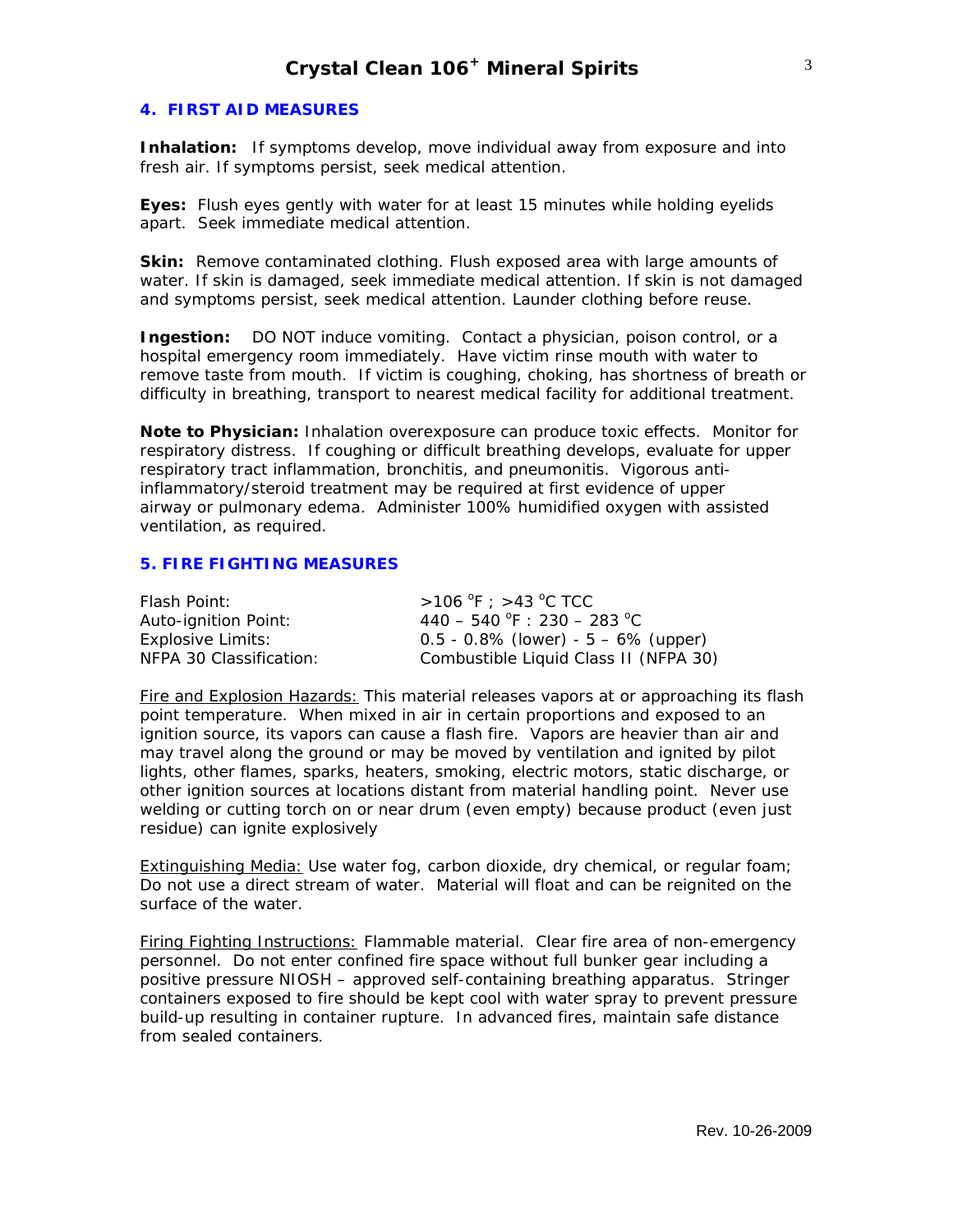#### **6. ACCIDENTAL RELEASE MEASURES**

Small Spill: appropriate inert absorbents, such as vermiculite, floor absorbent or absorbent booms or pads, can absorb small spills. Avoid breathing vapors and ventilate the area.

Large Spill: Eliminate all ignition sources (flares, flames including pilot lights, electrical sparks). Persons not wearing protective equipment should be excluded from area of spill until clean up has been completed. Stop spill at source if safe to do so. Prevent material from entering confined areas, drains, sewers, streams or other bodies of water. Prevent from spreading. If runoff occurs, notify authorities as required. Prevent run-off to sewers, streams or other bodies of water. If run-off occurs, notify proper authorities as required that a spill has occurred. Pump or vacuum transfer spilled product to clean containers for recovery. Absorb unrecoverable product. Transfer contaminated absorbent, soil, and other material to proper non-leaking containers for disposal.

#### Precautions to be taken in Handling and Storing:

Keep containers closed when not in use. When opening covers and outlet caps on storage tanks, use face shield and gloves to avoid possible injury from pressurized hydrocarbon vapors. Do not overheat. Surfaces that are sufficiently hot may ignite liquid material. All five-gallon pails and larger containers, including tank cars and truck cargo tanks should be grounded and/or bonded when material is transferred to prevent ignition of vapors by static electricity. Hydrocarbon solvents are basically non-conductors of electricity but can become electrostatically charged during mixing, filtering, or pumping at high flow rates. If the charge reaches a sufficiently high level, sparks can form that may ignite the vapors of flammable liquids.

Store in a cool, dry, well-ventilated safety storage cabinet or room with appropriate labels. Do not store in closed vehicles. Keep away from ignition sources and ground all equipment containing this material. Containers must be able to withstand expansion and/or pressures expected from warming and cooling in storage.

#### **7. HANDLING AND STORAGE**

Storage and use areas should be No Smoking areas. Empty containers can be dangerous. Do not pressurize, cut, weld, braze, solder, drill, grind, or expose such containers to heat, flames, sparks, or other sources of ignition. They may explode and cause injury or death; observe all warnings and precautions listed for the product.

#### **8. EXPOSURE CONTROLS AND PERSONAL PROTECTION**

Eye Protection: Chemical splash goggles are advised to safeguard against potential eye contact, irritation, or injury. Ensure that an emergency eyewash station and safety shower are located nearby.

Skin Protection: Wear resistant gloves (consult your safety equipment supplier) To prevent repeated or prolonged skin contact, wear impervious clothing and boots.

Respiratory Protections: If engineering controls do not maintain airborne concentrations at a level that is adequate to protect worker health, a NIOSH/MISHA approved air supplied respirator must be worn in accordance with the OSHA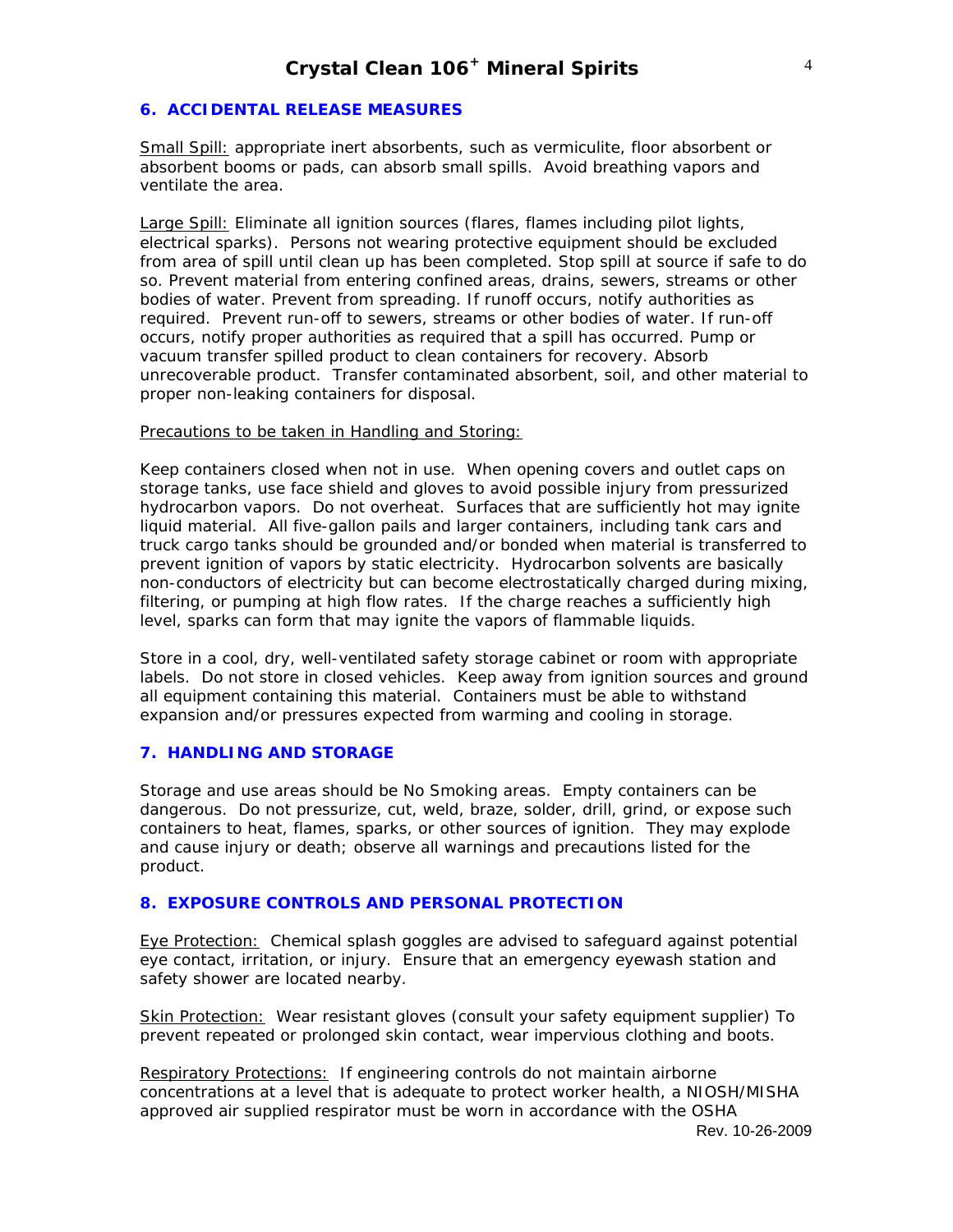# **Crystal Clean 106+ Mineral Spirits**

respiratory standard. Appropriate respirators may include air-purifying cartridge respirators for organic vapors, supplied air respirators, or self-contained breathing apparatus (in environments with unknown concentrations or emergency situations).

Engineering Controls: Provide sufficient mechanical (general and/or local exhaust) ventilation to maintain exposure below the permissible exposure limits and threshold limits values. All electrical equipment should comply with the NFPA National Electrical Code standards for hazardous locations.

Other/General Protection: Wear body-covering clothing to avoid prolonged or repeated exposure. Launder before reuse. Varying application methods can dictate the use of additional protective safety equipment such as impermeable aprons, etc.

#### **Occupational Exposure Guidelines:**

Substance*:* Petroleum Hydrocarbon Distillates

OSHA PEL  $2900 \text{ mg/m}^3$  or 500 ppm (8-hour)

ACGIH TLV 100 ppm (8-hour TWA)

Substance: 1,2,4 - Trimethylbenzene

ACGIH TLV 25 ppm (8 hour TWA)

#### **9. PHYSICAL AND CHEMICAL PROPERTIES**

| <b>Physical State:</b>    | Liquid                          |
|---------------------------|---------------------------------|
| Appearance:               | Clear with Blue Tint            |
| Odor:                     | Hydrocarbon solvent odor        |
| Melting Point:            | $-85 - -13$ °F ; $-65 - -25$ °C |
| <b>Boiling Point:</b>     | $300 - 419$ °F; 149 - 215 °C    |
| Vapor Pressure:           | <1.0 mm Hg @ 20 °C, 68 °F       |
| Reid Vapor Pressure:      | < 0.1 psia (VP @ 38 °C, 100 °F) |
| Vapor Density $(Air=1)$ : | > 1.0                           |
| Specific Gravity:         | $0.78 - 0.79$                   |
| Percent Volatiles:        | 100%                            |
| Percent VOC:              | 100%                            |
| Lbs/Gal VOC:              | $6.5 - 6.7$                     |
| Solubility:               | Negligible                      |
| рH                        | N/A                             |

Physical properties given are typical for this product. Exact data varies depending upon manufacturer.

#### **10. STABILITY AND REACTIVITY**

| Stability:                | Stable            |
|---------------------------|-------------------|
| Incompatible Materials:   | Strong oxidizers. |
| Hazardous Polymerization: | Will not occur.   |

Hazardous Decomposition Products: Thermal decomposition may result in an airborne mixture of solids (smoke and soot), liquids (mist), and gases including a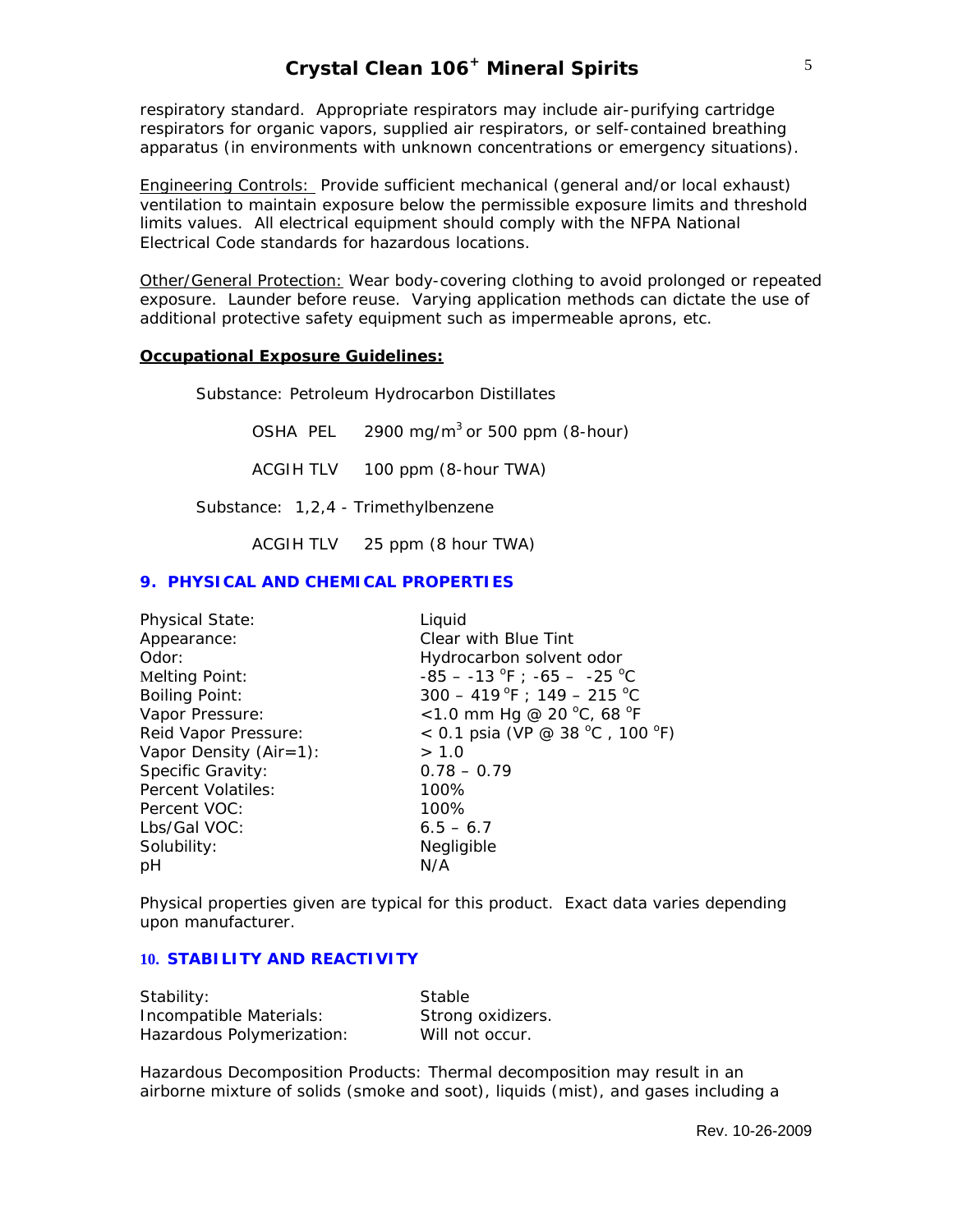# **Crystal Clean 106+ Mineral Spirits**

complex mixture of fumes, carbon monoxide, carbon dioxide, and other organic hydrocarbons.

Conditions to Avoid: Avoid heat, open flames, strong acids and strong oxidizers.

### **11. TOXICOLOGICAL INFORMATION**

| <b>Acute Studies:</b> | Oral $(LD_{50})$ :<br>Inhalation $(LC_{50})$ :<br>Dermal $(LD_{50})$ :                          | 1,2,4 Trimethylbenzene $(CAS \# 95-63-6)$<br>$6$ g/kg (rat)<br>18 g/kg (rat, 4 hours)<br>Not Available |
|-----------------------|-------------------------------------------------------------------------------------------------|--------------------------------------------------------------------------------------------------------|
|                       | Petroleum Distillate:<br>Oral $(LD_{50})$ :<br>Inhalation $(LC_{50})$ :<br>Dermal $(LD_{50})$ : | $(CAS# 8052-41-3)$<br>$> 5$ g/kg (rat)<br>$> 5.5$ g/kg (rat, 4 hours)<br>$> 3$ g/kg mg/kg (rabbit)     |

Miscellaneous Toxicological Information:

Based upon laboratory animal studies, repeated direct applications of Stoddard Solvent to the skin can produce defatting dermatitis, kidney damage, and changes in blood-forming capacity. Rats developed kidney damage and evaluated blood urea nitrogen levels when exposed to a concentration of 1.9 mg/l for 65 days. The kidney damage in rats appeared to involve both the tubules and glomeruli, but only occurred in males; so these effects may not be pertinent to humans. Male rats exposed to airborne concentrations of 100, 150, and 1,500 ppm for 6 hours per day, 5 days a week, for 90 days did not develop any functional or histological signs of Neurotoxicity. Stoddard Solvent and Mineral Spirits were not mutagenic in the Salmonella/microsome (Ames) assay, the in-vitro mouse bone marrow cell chromosome aberrations assay, and the in-vitro rate sister chromatid exchanges assay.

Trimethylbenzene are primary skin irritants and may cause asthmatic bronchitis and/or anemia. Based upon animal reproductive/development studies, Trimethylbenzene may also cause fetal toxicity.

#### **12. ECOLOGICAL INFORMATION**

Releases to water and streams may cause fouling of water. May be toxic to aquatic animals.

#### **13. DISPOSAL CONSIDERATIONS**

**Material:** Maximize material recovery for reuse or recycling. If this material is classified as a waste, this product includes a hazardous waste characteristic of ignitability (flash point under 140 F), under RCRA criteria of 40 CFR 261.

**Container:** Drain container thoroughly. After draining, vent in a safe place away from sparks and fire. Do not puncture, cut, or weld unclean drums. Send drum to metal or drum reclaimer.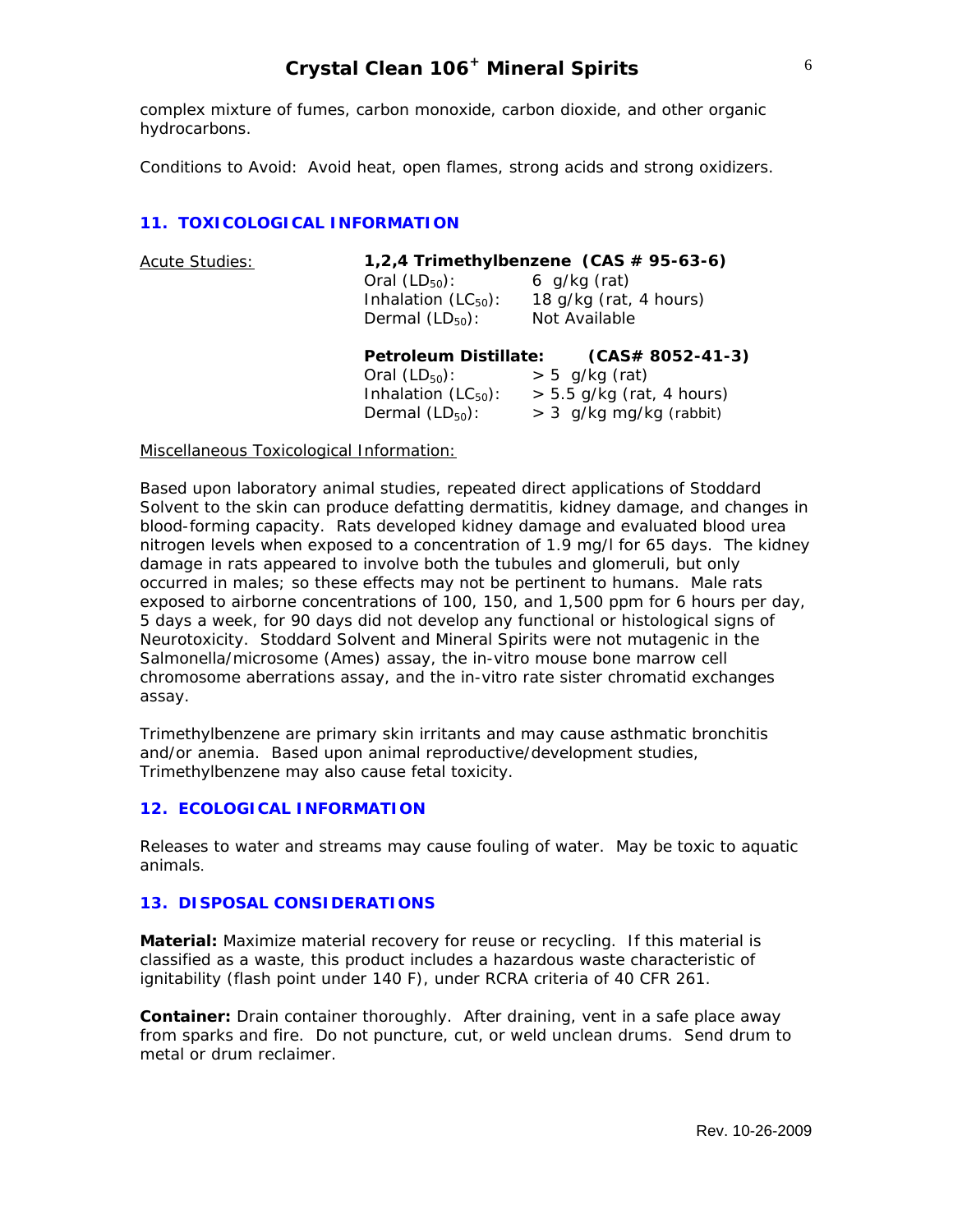#### **14. TRANSPORT INFORMATION**

#### **DOT Non-Bulk Package (< 119 G container)**

Shipping Name: Mineral Spirits (Petroleum Naphtha) (Not DOT regulated)

Solvent material is subject to DOT Exception 49 CFR 173.150(f)(2) for domestic shipment only and in non-bulk packaging less than 119 gallons, unless material becomes a hazardous waste.

#### **DOT Bulk Package (> 119 G container)**

Shipping Name: Combustible liquid, n.o.s. (petroleum naphtha) UN/NA #: UN 1268 Hazard Class: Combustible Liquid Packing Group: III Placards: Class 3, UN 1268

| Packaging Exceptions:   | 49 CFR 173.150(f)(3) |
|-------------------------|----------------------|
| Packaging Requirements: | 49 CFR 173.242       |

North America Emergency Response Guidebook Guide No: 128 This material is not classified as hazardous under IATA and IMDG regulations.

#### **15. REGULATORY INFORMATION**

#### **US Federal Regulations:**

- TSCA: This material is listed in the U.S. Toxic Substance Control Act Chemical Substance Inventory 8052-41-3.
- CWA: This material is classified as an oil under Section 311 of the Clean Water Act and the Oil Pollution Control Act of 1990. Spills and discharges that cause a sheen on surface waters or in waterways and seaways that lead to surface waters must be reported to the national Response Center at 800- 424-8802
- CERCLA: The following materials have reportable quantities (RQ) listed under the Comprehensive Environmental Response Compensation, and Liability Act. CFR302.4(a):

| Component | RQ (lbs) |
|-----------|----------|
| None      | ***      |

CERCLA RQ: 40 CFR  $302.4(b)$ : Materials without a "listed" RQ may be reportable as an "unlisted hazardous substance". See 40 CFR 302.5(b).

SARA 302: The Following components are listed as Extremely Hazardous Substances under the Emergency Planning and Community Right-To-Know Act Components: RQ (lbs) None \*\*\*

SECTION 302 HAZARD CLASS: Acute health hazard Chronic health hazard Fire hazard